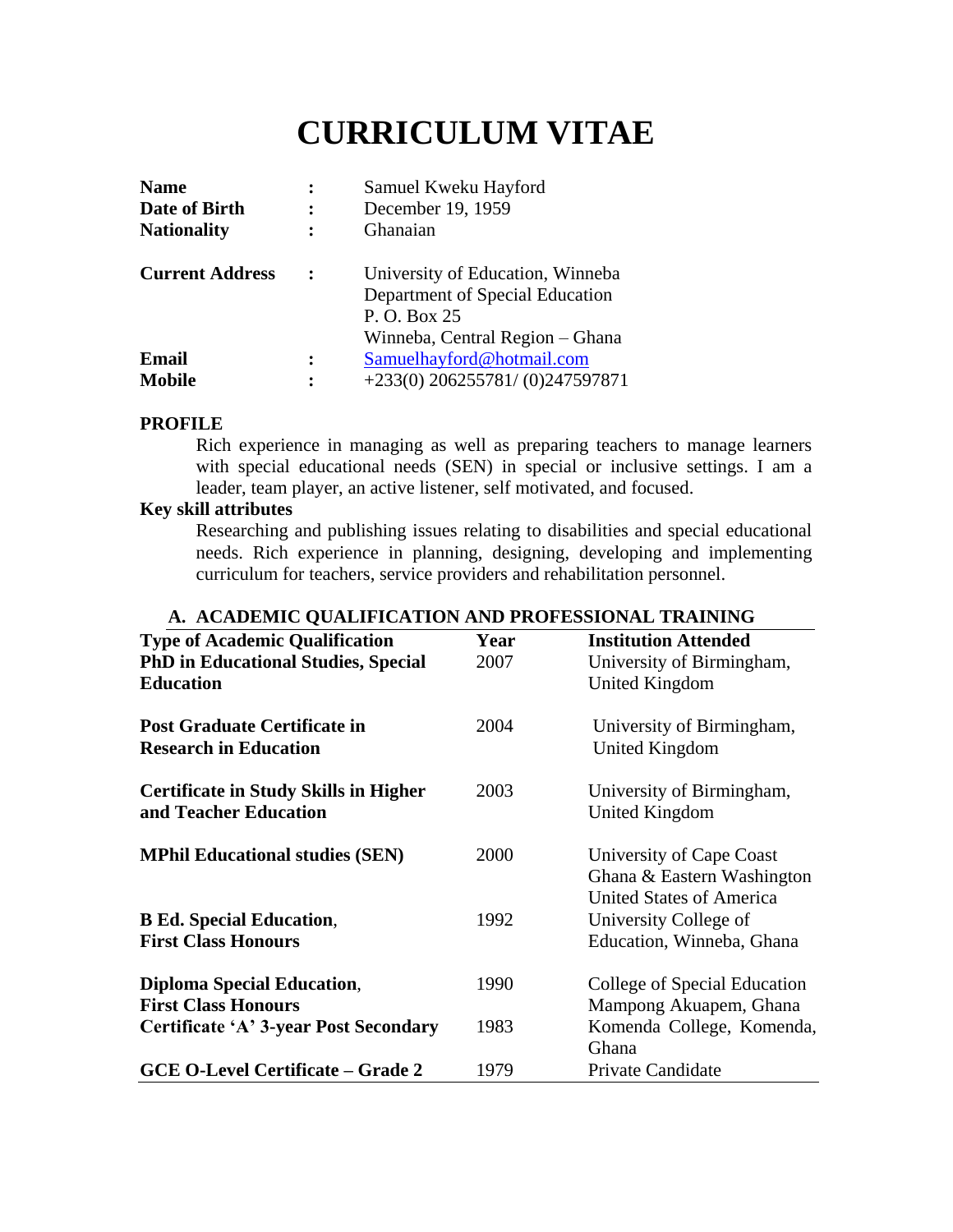| <b>B. INSTITUTION ATTENDED</b>                                          | <b>YEAR</b>   |
|-------------------------------------------------------------------------|---------------|
| University of Birmingham, United K ingdom                               | $2002 - 2007$ |
| University of Cape Coast, Ghana &<br>Eastern Washington University, USA | $1998 - 2000$ |
| University College of Education, Winneba, Ghana.                        | $1992 - 1994$ |
| College of Special Education, Mampong Akuapem, Ghana                    | $1987 - 1990$ |
| Komenda College, Ghana                                                  | $1980 - 1983$ |
| Damongo Secondary School, Ghana                                         | $1975 - 1977$ |
| Kintampo Secondary School, Ghana                                        | $1974 - 1975$ |

# **C. WORK EXPERIENCE**

### **Head, Department of Special Education 2012 –**

- Chairs the committee for development programmes in the department
- Chairs the committee for designing disability policy for the university

### **Vice Dean, Student Affair (UEW) 2011 - 2012**

- Assisted the Dean in addressing welfare issues of students on Winneba and Ajumako campuses.
- Chaired the committee which inspected halls of residence and private hostels
- Conducted investigation into cases involving students, landlords/ladies

# **Head, Department of Special Education (UEW) 2008 - 2011**

- During my tenure the Department developed and introduced a Post Diploma Programme (Bachelor) in Community Based Rehabilitation and Disability Studies, and five Graduates programmes: Master of Philosophy/Master of Education, Assessment in Special Education; Post Graduate Diploma in Braille; Post Graduate Diploma in Educational Audiology; and Post Graduate Diploma in Sign Language.
- The Department restructured all old programmes: Diploma in Sign Language; 4 year Bachelor of Education, Special Education; Master of Education, Special Education; Master of Philosophy, Special Education; and Doctor of Philosophy, Special Education.
- The Department established a 5-year exchange programme in an MOU with Malmo University in Sweden for staff and students' exchange in 2008.
- Collaborated with University of Ghana, Department of Linguistics to host an international conference and summer school on Sign Language in June 2010
- Submitted a proposal to FORCE Foundation which received an initial package of equipment worth 19,000 Euros: Everest Embosser, 2 computers and accessories, a printer, photo copier, ZY fuse, 19 Dolphin pens and headsets to equip the Resource Room for students with Visual Impairment in the University.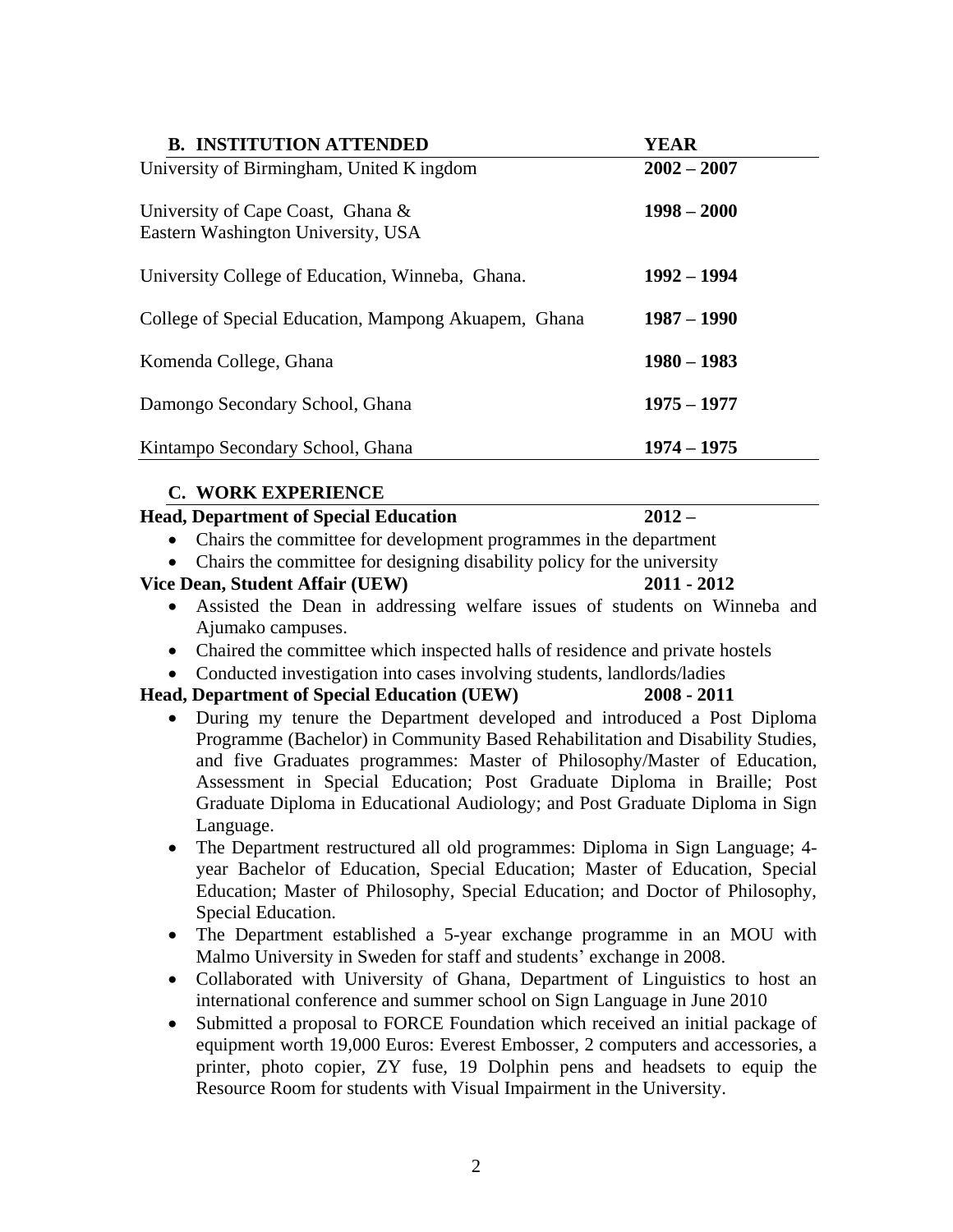- Developed a Proposal for Diploma Programme in Special Needs Education for the Gambia University.
- Submitted a proposal conceptualised into a concept paper for a modern Centre for Disability and Development Studies to Sightsavers Ghana office in June 2011.
- Successfully negotiated an MOU with Visio International of the Royal Netherlands for 3 years in June 2011 for cooperation in staff development for the unit for Teachers of Individuals with Visual Impairment of the Department.
- Supported Ghana Blind Union to host the Accra International Forum on Blindness, through provision of student-volunteers for the Forum in July 1- 4, 2011.
- Technical Committee Member of Accra 2012 International Conference on School Social Work.

#### **Faculty Representative on the Publication Board, UEW 2008 – 2011**

Member of the Board which reviewed the Vice Chancellor's Annual Report for 2008, 2009 and 2010

# **Strategic Plan Monitoring Committee Member, UEW 2010 - Date**

Member of the Strategic Plan Monitoring Committee of UEW

Team leader three-man sub-committee monitoring offices under registry (UEW).

# **Part –Time Lecturer Kwame Nkrumah University of Science and Technology**

**2009 – Date**

Lecture Masters' students in Disability Management Practice- Health Assessment, Care and Rehabilitation; Policy Process; Disability Education and Prevention, at CEDRES, Department of Community Health, School of Medical Sciences, KNUST.

### **Faculty Exchange Programme, Malmö University, Sweden April –May 2010**

Lectured 10 credit hours per week for 3 weeks to graduate students on inclusive practices in Ghana, Communication difficulties and strategies, and held a seminar in research for Faculty and Doctoral students.

#### **Senior Lecturer 2001 - Date**

Promoted to the rank of Senior Lecturer in the Department of Special Education, University of Education, Winneba, Ghana. Served as the Unit Head for the Education of Individuals with Intellectual Disability for two years

### **Lecturer in SEN 2000 – 2001**

Appointed as a lecturer at the University College of Education, Winneba, Ghana

#### **Faculty Examination Board Member 1999 -2002**

Served as the Faculty Examination Officer for three years. Discussed Examination Results of students of the Departments in the Faculty of Educational Studies

### **Department Examination Officer 1996 - 2002**

Served as Examination Officer of the Department Special Education for six academic years

School at Nkronza, Unit at Tamale and the Unit for Intellectual Disability at Wa.

### **Co-ordinator Special Education Department Outreach Programmes 1997 - 2001** Coordinated outreach programme of the Department of Special Education in many communities in the Volta and Greater Accra regions. Worked with GTZ and other organizations to establish Three Kings Special School at Battor, Shalom Special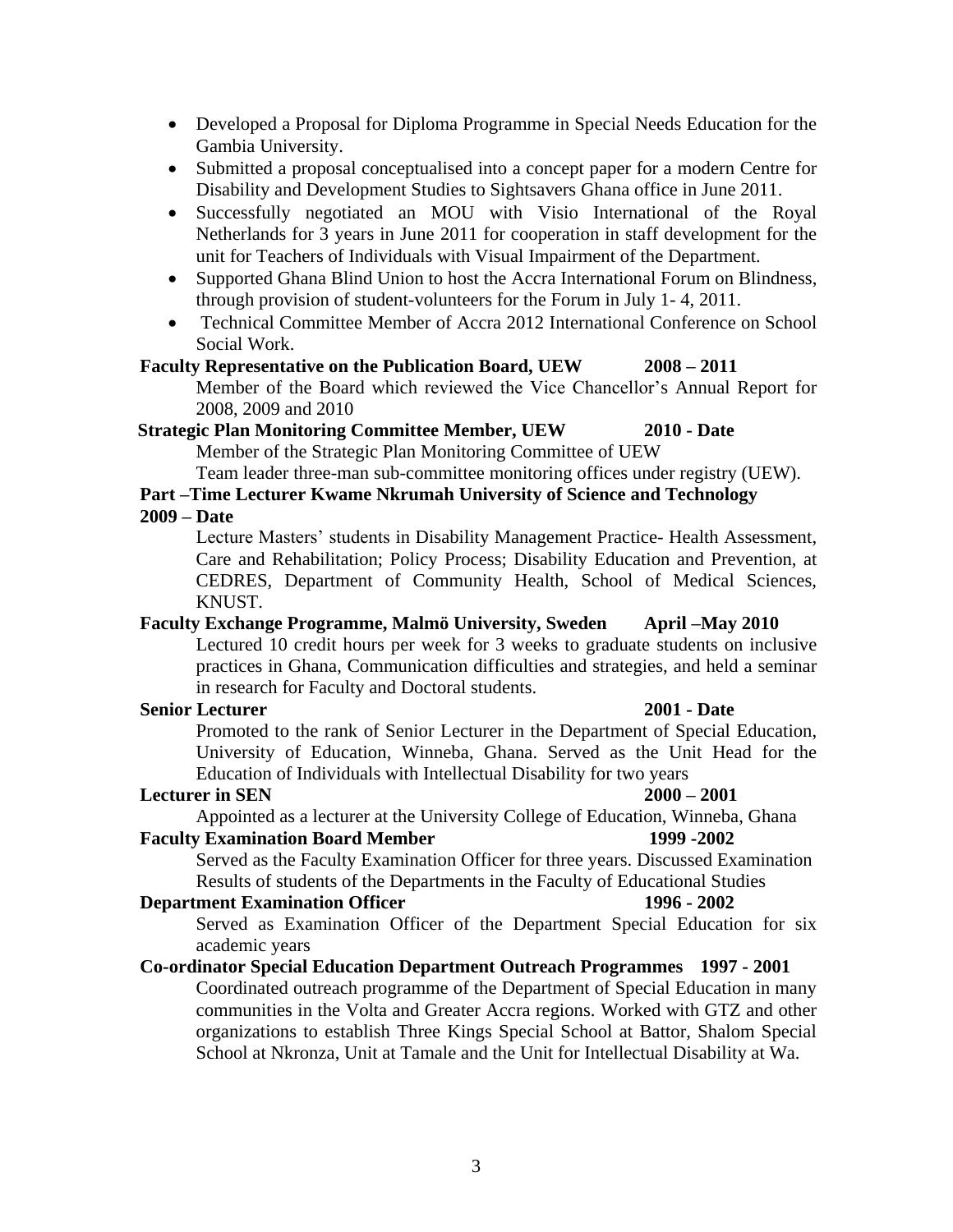### **Co-ordinator School Attachment Programme. 1996 - 2000**

Served as the coordinator of the School Attachment Programme of the Department of Special Education. Collaborated with a colleague to present a report on attachment at an International Conference on Inclusive Education, ISEC 2000 Manchester, UK

#### **Tutor 1997 - 2000**

Promoted from Teaching Assistant to a Tutor at the Department of Special Education, UCEW

#### **Teaching Assistant 1994 - 1996**

Appointed as a Teaching Assistant at the University College of Education, Winneba, Ghana

#### **Special Education Teacher 1990 - 1992**

Worked at Twin-city Special School, Sekondi-Ghana, handled the severe group of individuals with intellectual disabilities, appointed as the Special Olympic Coach and Housemaster of the school.

#### **D. NATIONAL AND INTERNATIONAL ASSIGNMENT**

#### **National Committee on Inclusive Education**

Since 2008, I have been involved in advisory and collaboration activities with the Division of Special Education, Ghana Education Service and the Ministry of Education on issues relating to Inclusive Education. Participated in Public sensitization programmes towards the Launching of Inclusive Education in five regions in 2008; Royal Dutch Visio of the Netherlands-GES Visual Impairment Teacher Training (VIIT) Programme for inclusive education

#### **Consultant UNESCO Ghana Office**

Worked with UNESCO Ghana office in June 2009 to discuss and adopt a National report on Early Childhood Education and Special Needs

### **Association of African Universities/Ford Foundation International Fellowships Programme (IFP) 2009**

Served as Panel Member of Country Selection Committee for Ghana in July 2009; groomed three awardees with visual impairment for further studies abroad

#### **National Accreditation Board**

A member of a panel which assessed programmes of SS Peter and Paul Seminary at Wa and the Catholic University College at Sunyani in December 2010 and March 2011 respectively

#### **Technical Advisor, Samuel Wellington Botchwey Foundation (SWEB) 2010**

Provided technical support to the Foundation in the evaluation of programmes of Lilliane Fond of the Netherlands in the country, which covered 34 Partner Organizations and 140 Mediators working for Children with Disabilities.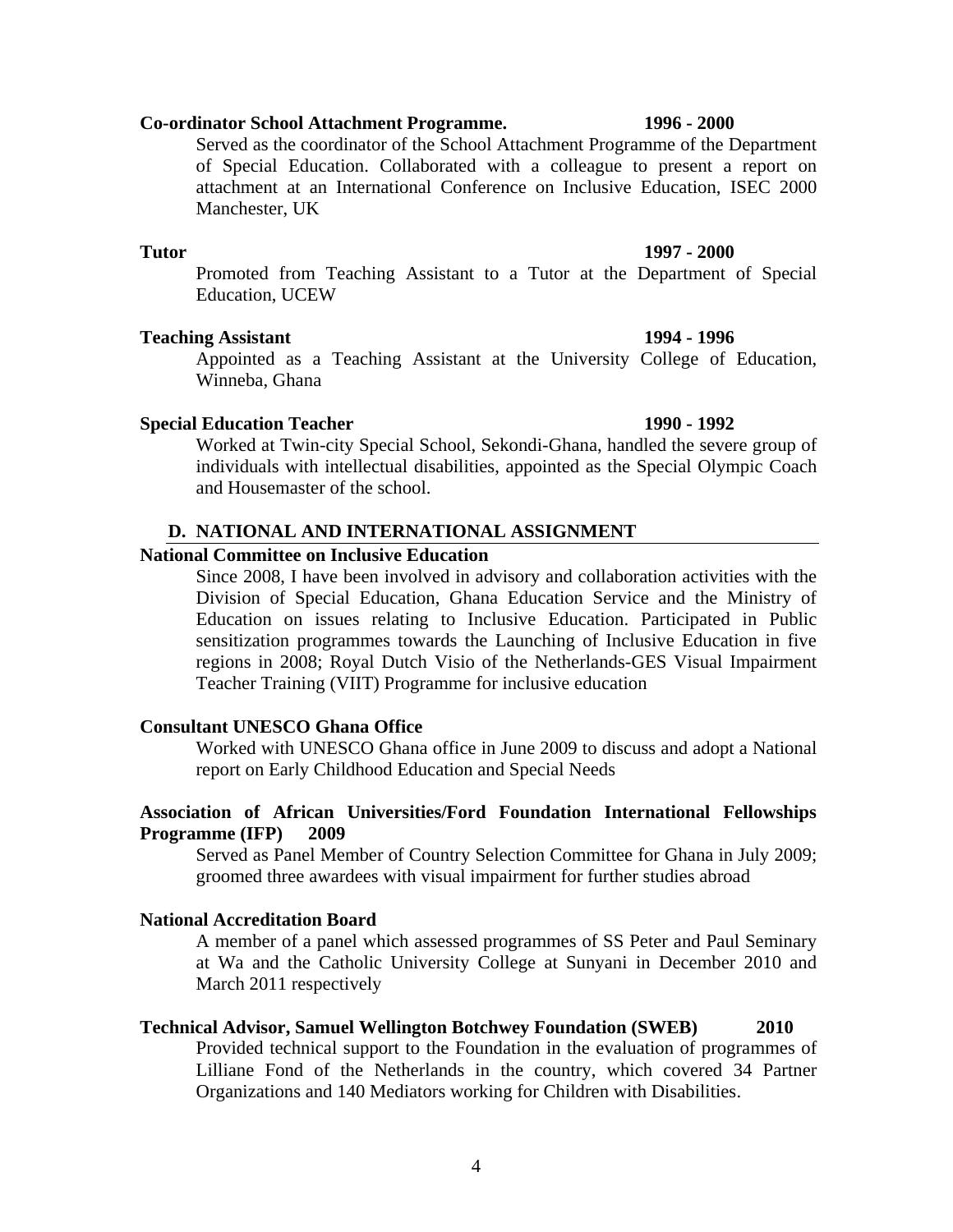#### **External Examiner, University of Cape Coast 2009**

External Examiner of Faculty of Education, University of Cape Coast; have examined the following Master of Philosophy Theses:

- 1. Sam-Tagoe, W. (2009). The perceived impact of premarital counselling on marriages in Ghana- a survey in the Techiman Municipality, University of Cape Coast.
- 2. Mills-Graves, B. (2010). *An Assessment of Counselling Needs of Students in the University of Cape Coast,* University of Cape Coast.
- 3. Akyina, K. O. (2010). *An Assessment of the rationality or irrationality of students' choices of programmes at Senior High Schools in Kwabre District of Ghana*, University of Cape Coast.
- 4. Opoku-Nkoom, I. (2010). *Examining pre-service teacher preparation for inclusive education in Ghana,* University of Cape Coast.
- 5. Danso, J. B. (2010). *Evaluation of Inclusive Education Practice in Ghana: A Survey of Inclusive Pilot Schools,* University of Cape Coast.
- 6. Bukari, N. (2011). *The influence of selected demographic factors and self-esteem on academic adjustment of fresh undergraduates in the University of Cape Coast, Ghana*, University of Cape Coast.
- 7. Maison, R. S. (2011). *Impact of perceived parenting styles on adolescents' psychosocial development in two Senior High Schools in Cape Coast*, University of Cape Coast.
- 8. Amuaful, G. A. (2011). *Determinants of Students' Learning Behaviour in Selected Public Senior High Schools in Cape Coast Metropolis of Central Region of Ghana,*University of Cape Coast.
- 9. Francisca Esi DeGraft Johnson (2012). *The relationship between external influencing factors and sexual behaviour of Senior High students in Cape Coast,*  University of Cape Coast*.*

### **External Examiner, Kyambogo University, Uganda 2011 -2014**

# External Examiner of the Department of Special Needs Education, Faculty of Special Needs and Rehabilitation, August 4 - 16, 2011 visited Kyambogo University and vetted four programmes of the Department: Post Graduate Diploma in Special Needs; Bachelor of Education, Special Needs Education, Diploma in Special Needs Education and Diploma in Sign Language. Assessed the structure and contents of courses, examinations questions quality of marking guides and students' performance, as well as research reports for the 2010/2011 academic year

### **External Examiner, University of Development Studies 2011/2012**

- Review programmes of study
- Assess theses
- Moderate examination questions and marking schemes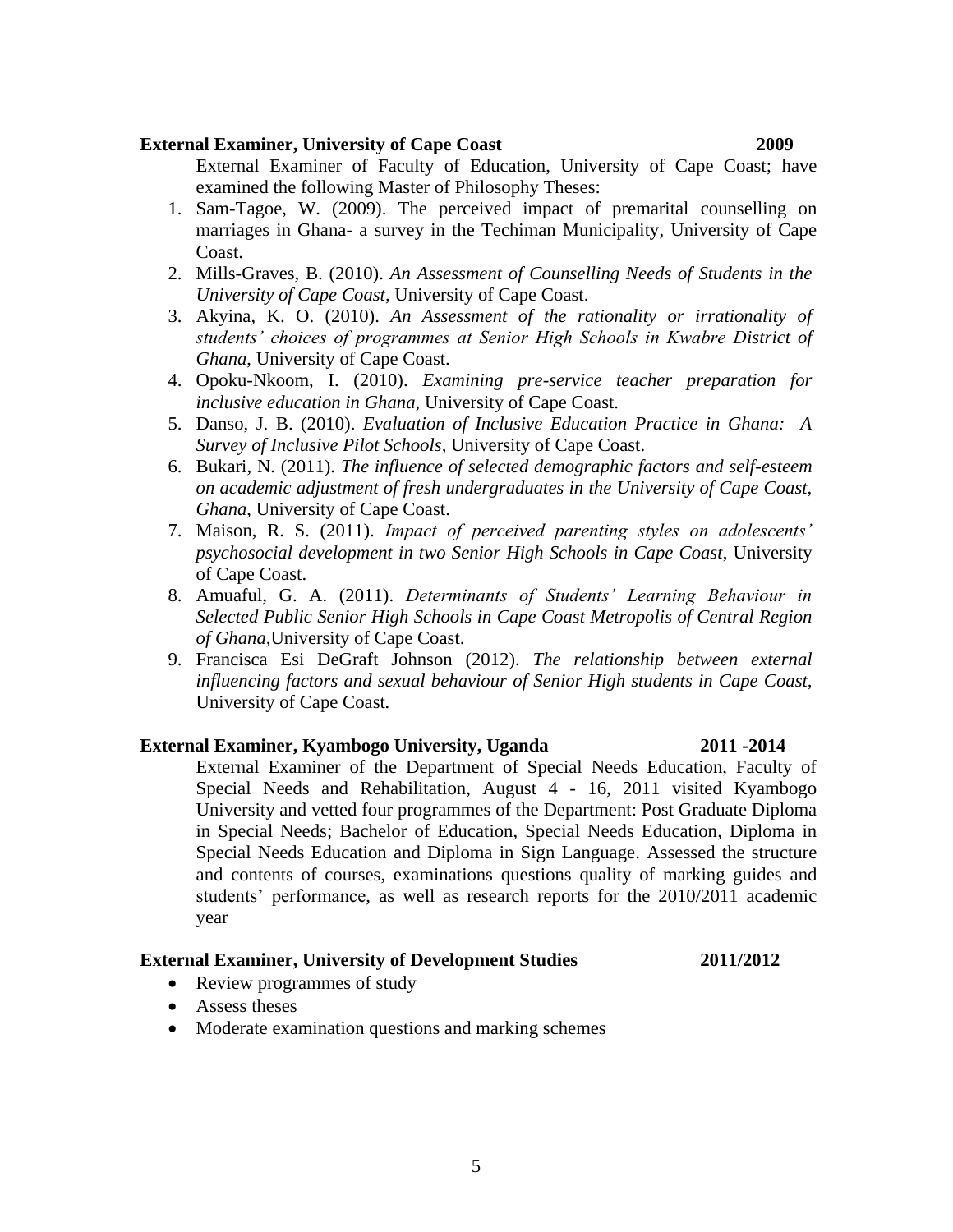#### **Editor/Reviewer**

- 1. Member of Publication Board of the University of Education, Winneba, (2008- 2011)
- 2. Member of Editorial Board, African Journal of Interdisciplinary Studies, UEW, (2008-date).

### **E. PUBLICATIONS**

#### **A. Journal Articles**

- 1. Hayford, S. K. (2001). "An evaluation of vocational programmes of special schools for individuals with mental retardation in Ghana", *Behinderung und Dritte Welt* Germany. School
- 2. Hayford, S. K. & Avoke, M. (2000). "Promoting inclusive education in basic schools in Winneba circuit: The role of Attachment Programme", *D: /Abstracts/papers m/mawutor 1.htm ISEC 2000* Manchester
- 3. Hayford, S. K., Avoke, M., & Ocloo, M. A. (1999). "The skills of an advisory teacher in an inclusive environment," *Lagos Journal of Science Education***.** Vol. 4, 94-99.
- 4. Hayford, S. K., Avoke, M., & Ocloo, M. A. (1999). "The role of computer in mapping out essential job in Special Education", *Ghana Journal of Education and Teaching* (GHAJET) Vol. 1, 107-111.
- 5. Hayford, S. K. (1999). "Student-teachers' perception about inclusive education in Ghana", *Ghanaian Journal of Special Education***:** Vol. 1 (4) 1-7.
- 6. Hayford, S. K. (1998). The role of media and technology in promoting teacher effectiveness in inclusive schools. *Ghanaian Educational Media and Technology Association Journal* (GEMTAJ): Vol. 2, 39-47.
- 7. Hayford, S. K. (1998). "Empowerment of parents and families of individuals with mental retardation for better results", *Ghanaian Journal of Special Education:* Vol. 1 (3) 80-86.
- 8. Hayford, S. K. (1997). Preparation of Special Teachers in the production and application of appropriate instructional technology*. Ghana Educational Media & Technology Association Journal* (GEMTAJ) Vol. 1.
- 9. Hayford, S. K. & Avoke, M. (1997). The impact of late identification on the education of individuals with mental retardation. *Ghanaian Journal of Special Education* Vol. 1 (1) 76-82.
- 10. Hayford, S. K. (1996*).* Children with Special Needs*. Ghanaian Journal of Special Education***.** Vol. 1 (1) 31-37.
- 11. Hayford, S. K. (2008). "Frustrations of lower performing learners about class tests in primary schools in Ghana," *African Journal of Vocational Education:* Vol.  $2(2)$ ,  $59 - 80$ .
- 12. Hayford, S. K. (2001). Vocational Instructional Approaches Employed in Special schools for Children with Iintellectual Disability in Ghana", *Journal of Educational Development:* 1 (1) 44 - 48.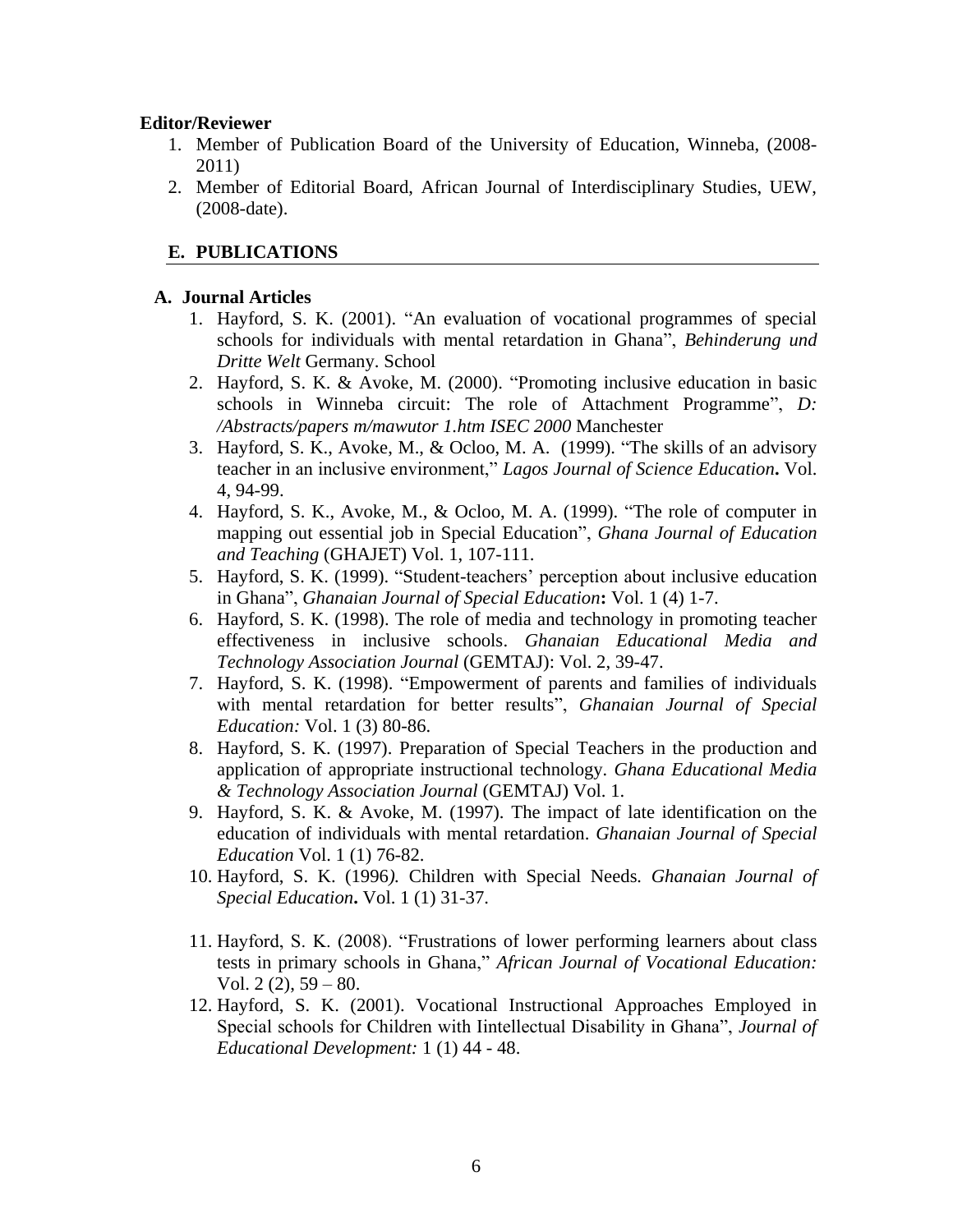#### **Co-authored Books**

- 13. Avoke, M., Hayford, S. K. & Ocloo, M. (1999). *Principles and methods in Special Education.* Accra: Primtex press. 71 pages.
- 14. Avoke, M., Hayford, S. K., Ihenacho, I. J., & Ocloo, M. (1998). *Issues in Special Education.* Accra: City publishers. 138 pages.

# **Publications submitted for consideration for promotion to the rank of Associate Professor**

### **Journal Articles**

- 15. Hayford, S. and Avoke, S. (2011). "Teachers' Support Strategies for Lower Achievers in Basic Schools in Ghana", *Multicultural Learning and teaching:*  Vol. 6: Issue 1 Article 6.
- 16. Hayford, S. K. (2011). "Ghanaian Basic School Teachers' Perceptions about the Effects of School Based Assessment on Lower Attaining Pupils" *African Journal of Vocational Education.* Vol. 4 (1), 25 – 37
- 17. Hayford, S. K. & Asare, D. (2011). "That's why we sometimes fall into gutters…'Recounting Experiences of Visually Impaired Students in a Mainstream Senior High School in Ghana'. *African Journal of Interdisciplinary Studies,* Vol. 4, No. 2, pp 86 – 94.
- 18. Hayford, S. (2010). "Experiences of student-intern-interpreters for the Deaf at the University of Education, Winneba, Ghana", *Journal of Advocacy and Rehabilitation in Special Education,* (JARSE) Vol. 8, 15 – 21.
- 19. Hayford, S. K. (2008). "Improving basic school teachers' continuous assessment practices to promote inclusion in Ghana", *African Journal of Interdisciplinary Studies*: Vol. 1, 39 – 54.
- 20. Hayford, S. K. (2008). "Continuous Assessment and inclusion of Lower Attaining pupils in Primary schools in Ghana", *Journal of Research and Development in Education*: (JORDE) Vol. 8, 181 – 196.

### **Chapter Contribution to Books**

- 21. Hayford, S. K. (2005). Including special educational needs children in mainstream schools. In M. Avoke (Ed.) *Rudiments of Special Education*. Winneba: Department of Special Education.
- 22. Hayford, S. K. (2011). Children with Autism. In Yao E. Yekple and Prosper Deku (Ed) *Special Needs Education, Perspectives and Insights: A Practical Guide for Teachers*. Winneba: Department of Special Education.

#### **Co-author of Books**

- 23. Ocloo, M. A., Agbeke, W. K., Gadagbui, G. Y., Hayford, S. K., Essel, J., & Boison, C. (2002) *Preschool Education in Ghana*. Winneba: Department of Special Education. 118 pages.
- 24. Ocloo, M. A., Hayford, S. K., Agbeke, W. K. Gadagbui, G. Y., Avoke, M., Oppong, A., Boison, C., & Essel, J. (2002) *Foundations in Special Education: The Ghanaian Perspective.* Winneba: Department of Special Education. 227 pages.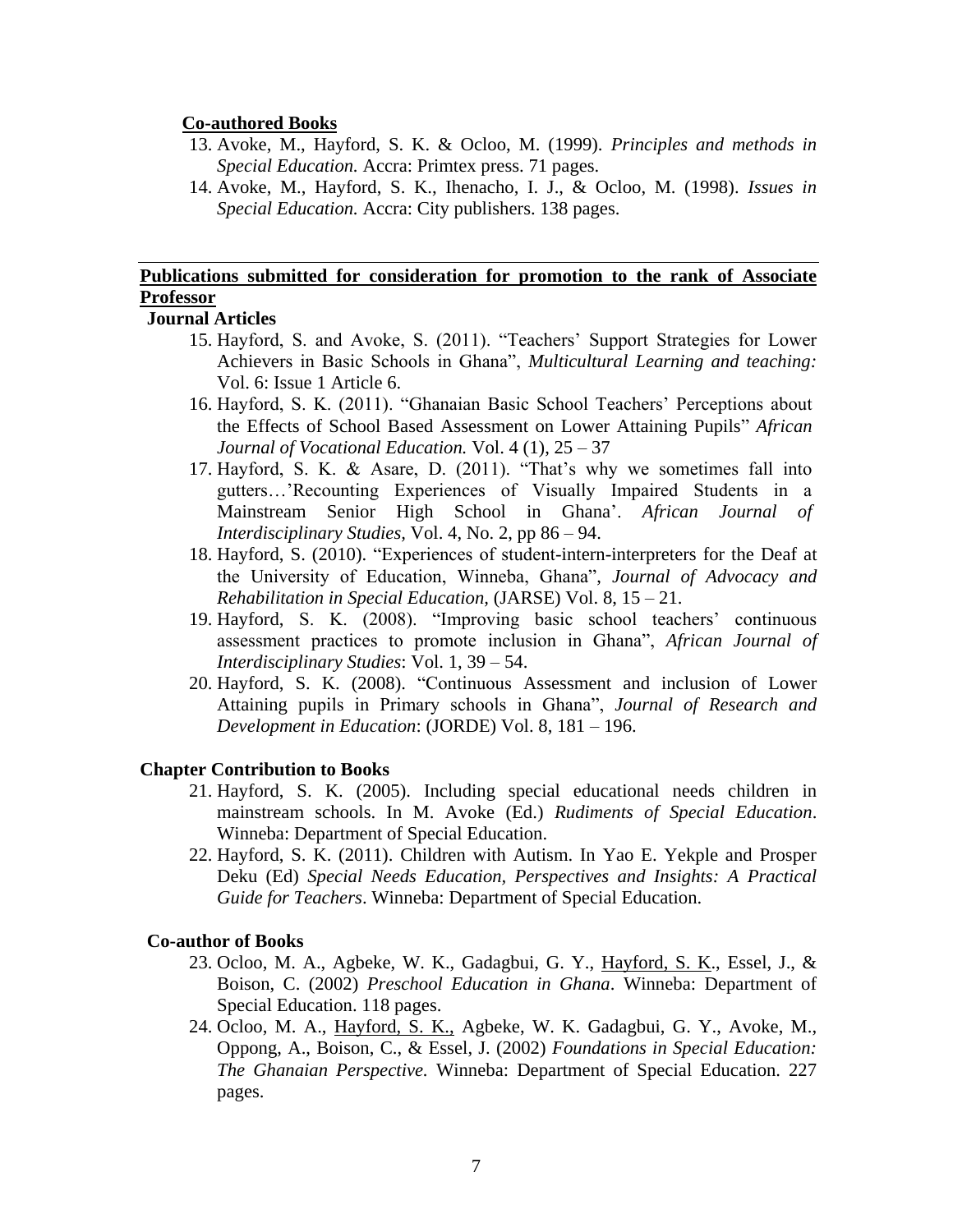#### **Papers submitted for Peer Review and Publication**

- 1. Hayford, S. K. (-). Adopting Units in Inclusive Schools as Mechanism for Increasing Access to Quality Education for Children with Moderate to Severe Intellectual Disabilities in Ghana: The Case of Reverend Father John Unit for Children with Intellectual Disability in Winneba, Ghana. Paper Submitted at the Sub-Regional International Conference on Inclusive Education - West and Central Africa, University of Education, Winneba. February 6 – 10, 2012
- 2. Hayford, S. K. & Oduro, R. (-). Challenges of Children Using Prostheses in Accessing Quality Education in Ghana: A Case Study of Perseverance International School at Nsawam. Paper Submitted at the Sub-Regional International Conference on Inclusive Education- West and Central Africa, University of Education, Winneba. February 6 – 10, 2012
- 3. Hayford, S. K. & Brew, B. (-). Tutors' Perceptions about Pre-Service Teacher Preparation towards Inclusive Education in Ghanaian Colleges of Education. Paper Submitted at the Sub-Regional International Conference on Inclusive Education- West and Central Africa, University of Education, Winneba. February  $6 - 10, 2012$

# **Distance Education Materials**

- 1. Hayford, S. K. (1996). Concept of Mental Retardation*.* In Introduction to Special Education. *Unit 4, IEDE, Distance Education Module***,** UCEW, pp. 201-213.
- 2. Hayford, S. K. (1996). Causes of Mental Retardation. In Introduction to Special Education. *Unit 4, IEDE Distance Education Module***,** UCEW, pp. 214-241.
- 3. Hayford, S. K. (1996). Characteristics of Mentally Retarded Children. In Introduction to Special Education. *Unit 4, IEDE, Distance Education Module*, pp. 242-249.
- 4. Hayford, S. K. (1996). Identifying the Mentally Retarded. In Introduction to Special Education. *Unit 4, IEDE Distance Education Module*, UCEW pp. 260-270.
- 5. Hayford, S. K. (1996). Management of Mentally Retarded Children. In Introduction to Special Education. *Unit 4, IEDE Distance Education Module*, UCEW, pp. 272-286.
- 6. Hayford, S. K. (1996). Implications of Gifted and Talented. In Introduction to Special Education. *Unit 3 IEDE, Distance Education Module*, UCEW, pp. 182-187.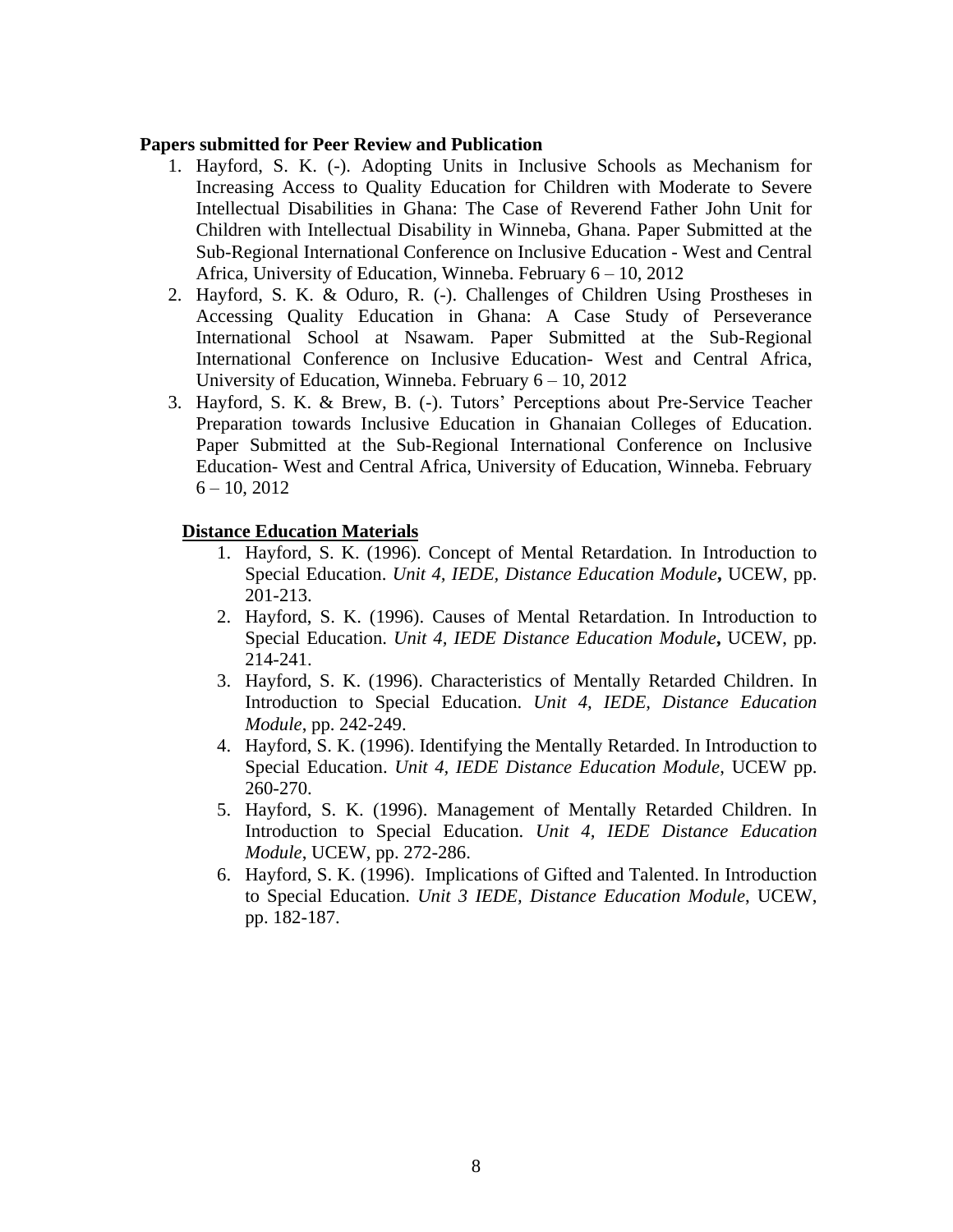#### **F. CONFERENCES/WORKSHOPS/SEMINARS & PAPER PRESENTED**

- 7. Workshop on Designing & Writing Distance Education Materials for Post-Diploma B.Ed. learners. UCE Winneba - Ghana. July 4 – 8, 1995. Organised by ODA, UK
- 8. Hayford, S. K. (1997). *Sources of learning problems among primary school children*. A paper presented at a workshop on Learning Disabilities for primary and junior secondary schools teachers in Winneba. UCEW. March 21, 1997.
- 9. Hayford, S. K. (1998). *Causes, management and training of persons with mental retardation.* Paper presented at a workshop on Personnel working with persons with disabilities in the community-based rehabilitation programme. Battor, Volta Region. August 10 -14, 1998.
- 10. Hayford, S. K. (1998). "Bridging the gap from initial diagnosis to school placement: The need for early childhood programmes for children with mental retardation". In J. I. Ihenacho (Ed.) *Pre-plan for Special Education Services in Ghana in the 21st Century. Conference Proceedings.* UCEW, Winneba. (144-149).
- 11. International workshop on Human resource development in support of inclusive education, Kampala, Uganda. February 22, - March 3, 1999. UNESCO
- 12. Hayford, S. K. (1999). Preparation and use of instructional technology for children with learning difficulties. April 19, 1999.
- 13. Hayford, S. K. (1999). *Using play to help young children with disabilities to learn reading*. A paper presented at International workshop on successfully educating students with learning and behaviour difficulties. October 7, 1999. WWBH. USA.
- 14. Fellow-up workshop on clinical issues on reading disorders and behaviour problems. May 26 - 27, 2000. WWBH. USA.
- 15. Hayford, S. K. (2000). Types of childhood disability and support for parents and families in Ghana. National radio talks on special education in the 21st century. A challenge for the nation. June 28 – 30, 2000. ACCRA, GHANA.
- 16. Workshop on Counselling parents and families of children with exceptionalities. July10 – 12, 2000. GTZ/GES
- 17. Hayford, S. K. (2000). Vocational Programme and transition services for the mentally retarded in Ghana Workshop on vocational programming for persons with moderate/severe learning difficulties. October  $2 - 6$ , 2000. GTZ/GES/SED.
- 18. Hayford, S. K. (2000). *Adapting the National Curriculum to suit children with mental retardation*. Materials presented at workshop on curriculum for special schools for children with learning difficulties in Ghana. October 9 – 13, 2000. GTZ/GES/SED.
- 19. Hayford, S. K. (2001). *Language activities, personal and social skills for children with mental retardation*. Materials presented at workshop on designing curriculum for special schools for children with moderate to severe learning difficulties in Ghana. Convener, March 8 – 9, 2001. GTZ/GES/SED.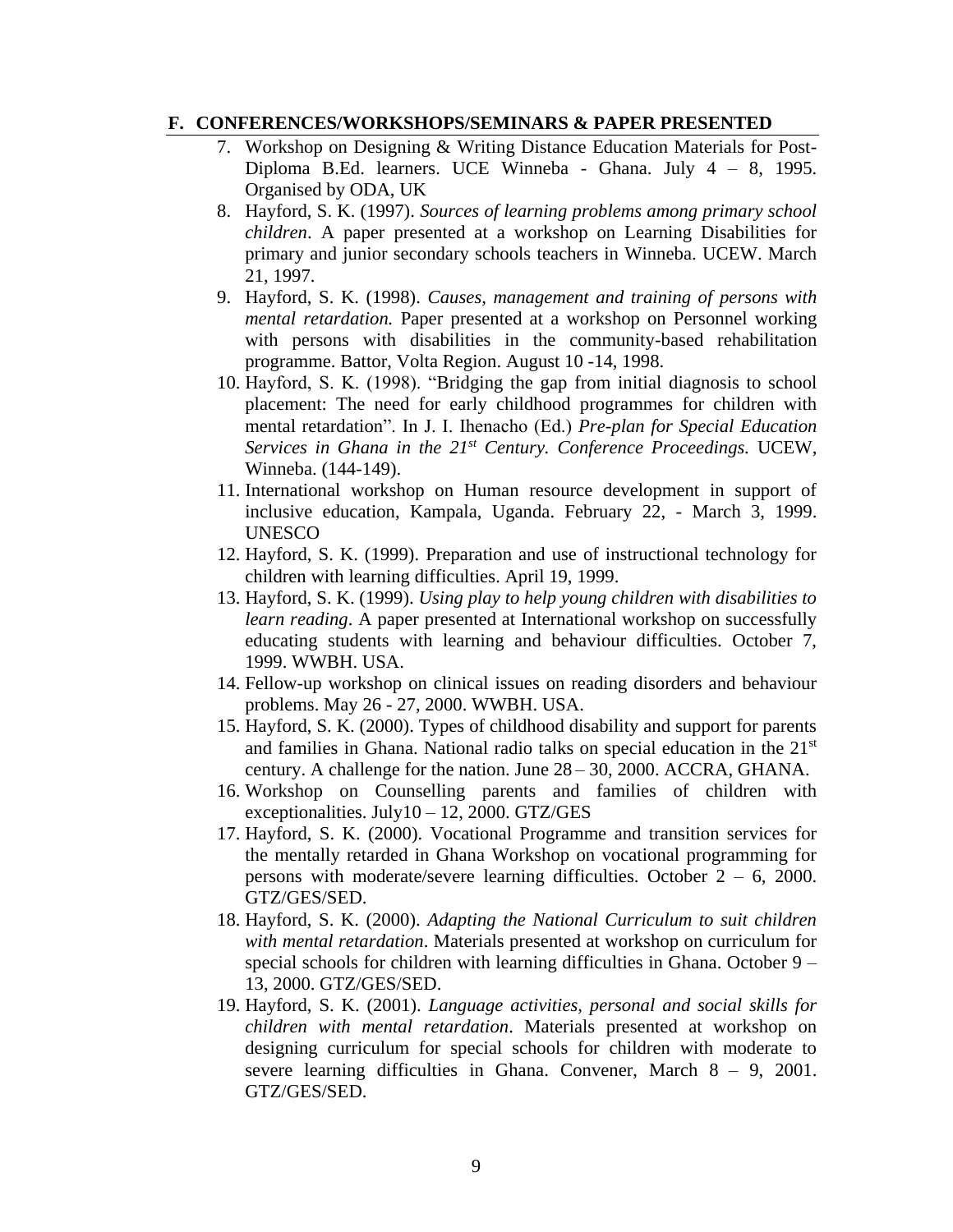- 20. Seminar researching needs and possibilities for the education and training of persons with learning difficulties in Ghana. Moderator, March 26 - 27, 2001. *University of Munich, Germany and Ghana Education Service* (GES).
- 21. Workshop on appraisal of inter-agencies services for persons with disabilities in Ghana. Participant, August 12 – 17, 2001. *British Council, Accra. VSO*

#### **Activities to support submission for Promotion to the rank of an Associate Professor**

- 22. Hayford, S. K. (2005). "Class tests are not the best method for organizing continuous assessment: Basic school teachers' perceptions about continuous assessment". A paper presented at the *British Educational Research Association, Annual Conference* **–** University of Glamorgan, UK, September 13 – 14, 2005
- 23. Hayford, S. K. (2006). "Examining the impact of continuous assessment on the motivation and learning of lower achieving primary school pupils in two circuits in Ghana". *Research Student Conference***,** University of Birmingham, UK. (Peer-reviewed)
- 24. Hayford, S. K. (2008). *Inclusive education, education for all: Prospects and Challenges*. Paper presented as Guest Speaker's Keynote Address at the Launching of Inclusive Education in five target districts in Ghana, by GES and USAID Ghana Office. July 8, 2008 at Damongo Senior High School, Northern Region; and July 10, 2008 Bole, Upper West Region.
- 25. Hayford, S. K. and Mama, V. (2008). *Inclusive Education: The way forward*. Stakeholders' workshop organised by the Ghana Association of the Blind (GAB) at Banquet Hall Coconut Groove Regency Hotel, Accra September 18, 2008.
- 26. Hayford, S. K. (2009). *Children with Special Needs*. A paper presented at the National Forum on Inclusive Education, Ajumako, Organisers GES, USAID
- 27. Hayford, S. K. (2009). *Inclusive Education in Ghana: The Role of the Special Educator***.** 12Th Departmental Annual Week celebration Special Education Students' Association (SESA)
- 28. Hayford, S. K. (2010). *Collective effort of improving special needs education in Ghana, a responsibility of all.* A paper presented at the 40<sup>th</sup> Anniversary celebration and Speech and Prize giving day of Cape Coast School for the Deaf. November 18, 2010.
- 29. Hayford, S. K. (2010). *Social inclusion of persons with disabilities*. A paper presented at a Seminar organized by CEDRES, Department of Community Health, SMS/KNUST – Kumasi, December 1-4, 2010.
- 30. Hayford, S. K. (2011). *Introduction to Programmes of University of Education, Winneba and Community Based Rehabilitation and Disability Studies.* A paper presented at a 2-day Stakeholders' Workshop at ILGS-Accra. June 2 & 3, 2011.
- 31. Participant, Training and Coaching in Disability and rehabilitation Research, held at Centre for Disability and Rehabilitation Studies (CEDRES) KNUST, November 3 -5, 2011.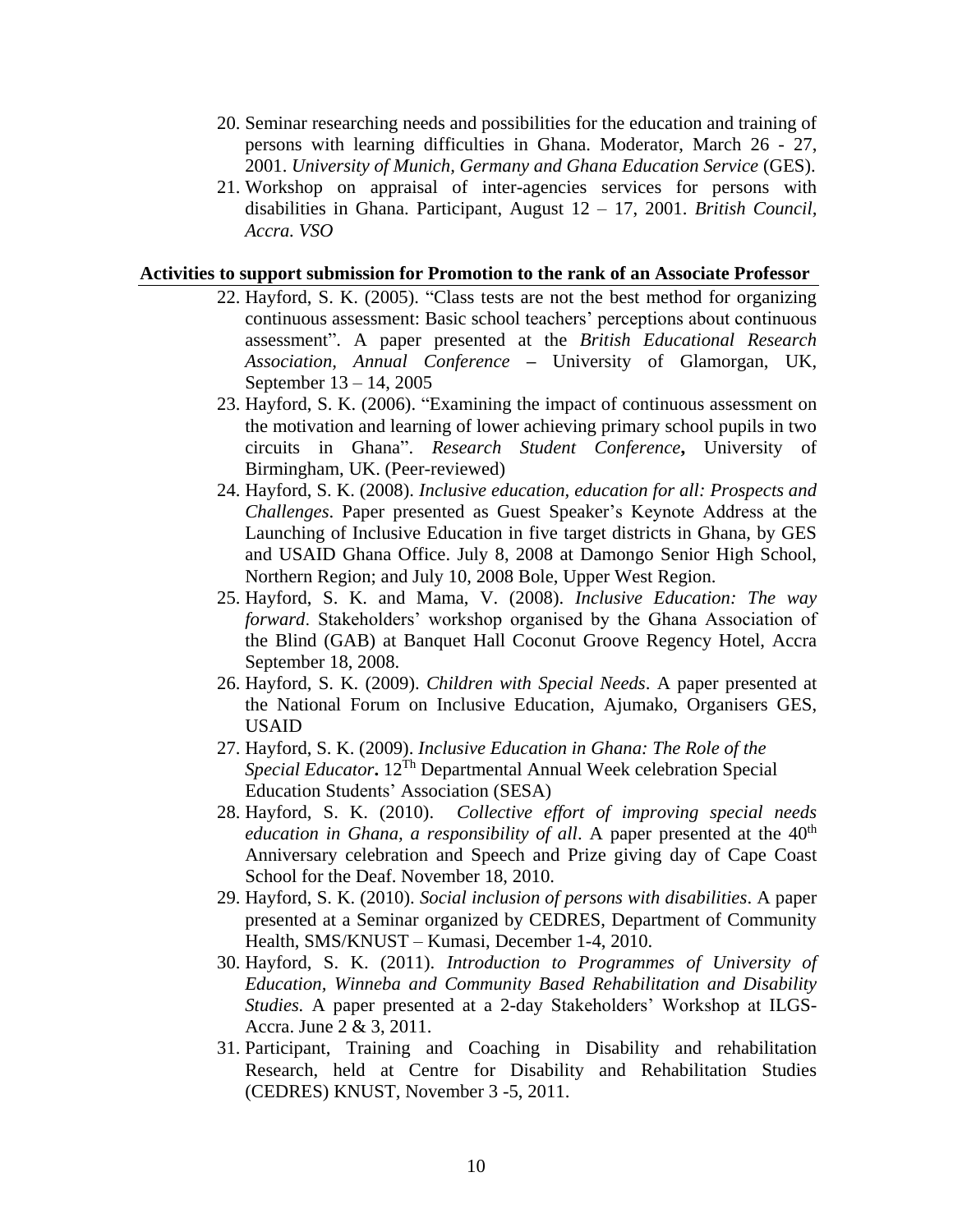- 32. Participant, Psychology of Disability and Rehabilitation Studies (CEDRES), KNUST, December  $5 - 16$ , 2011
- 33. Facilitator, Stakeholders' Forum on Draft Special Needs & Inclusive Education Policy, held at Cleaver House, Accra, November 27 – 28, 2012.

### **Theses Supervision**

### **1. Master of Education**

- 1. Arthur, I. (2010). *Provisions for Pupils with Hearing Impairment and Low Vision at Ashanti School for the Deaf at Jamasi*, University of Education, Winneba.
- 2. Thompson, M. N. A. (2010).*The use of drawing and painting in developing fine motor skills among learners with mild intellectual disabilities at Dzorwulu Special School in Accra*, University of Education, Winneba.
- 3. Owusu S. (2010). *Reading difficulties among Upper Primary Pupils in Twenty selected Schools in Obuasi Municipality*, University of Education, Winneba.
- 4. Ramatu, A. (2010). *Analysis of records of clients at the National Assessment and Resource Centre for Children at Achimota from 2003- 2007,* University of Education, Winneba.
- 5. Montii, A. C. (2010). *Concerns of Integrated School Teachers in Accra Metropolitan Area about Inclusive Education,* University of Education, Winneba.
- 6. Orleans M. P. (2010). *Communication modes for persons with Deaf-Blindness at the centre for Deaf-blind Children at the Demonstration School for the Deaf, Akwapim Mampong*, University of Education, Winneba.
- 7. Soglo-Sevor, C (2010). *Related services available for pupils with special educational needs in regular classrooms in Akasti District,* University of Education, Winneba.

### **2. Master of Philosophy**

- 1. Cobbinah, J. B. (2009). *Analysis of Clients' Records at the Centre for Hearing and Speech Services, University of Education, Winneba*, UEW.
- 2. Asare, D. (2010). *Resource Services for Students with Visual Impairment at Okuapeman Senior High School, Akropng Akuapem*, University of Education, Winneba.
- 3. Awini, A. (2010). *Social Inclusion of Students with Blindness at Cape Coast Basic School,* University of Education, Winneba.
- 4. Alayi, M. (2010). *Functionality of Curriculum for Schools for Individuals with Intellectual Disability in Ghana*, University of Education, Winneba.
- 5. Ahaimenyo, C. (2010). *Providing support services for pupils with special needs in regular school: A case study of Methodist A & B Basic School, Winneba,* University of Education, Winneba.
- 6. Brew, B. (2011). *Views of Tutors of Colleges of Education on Pre-service Teachers Preparation towards Inclusive Education in Ghana*, University of Education, Winneba.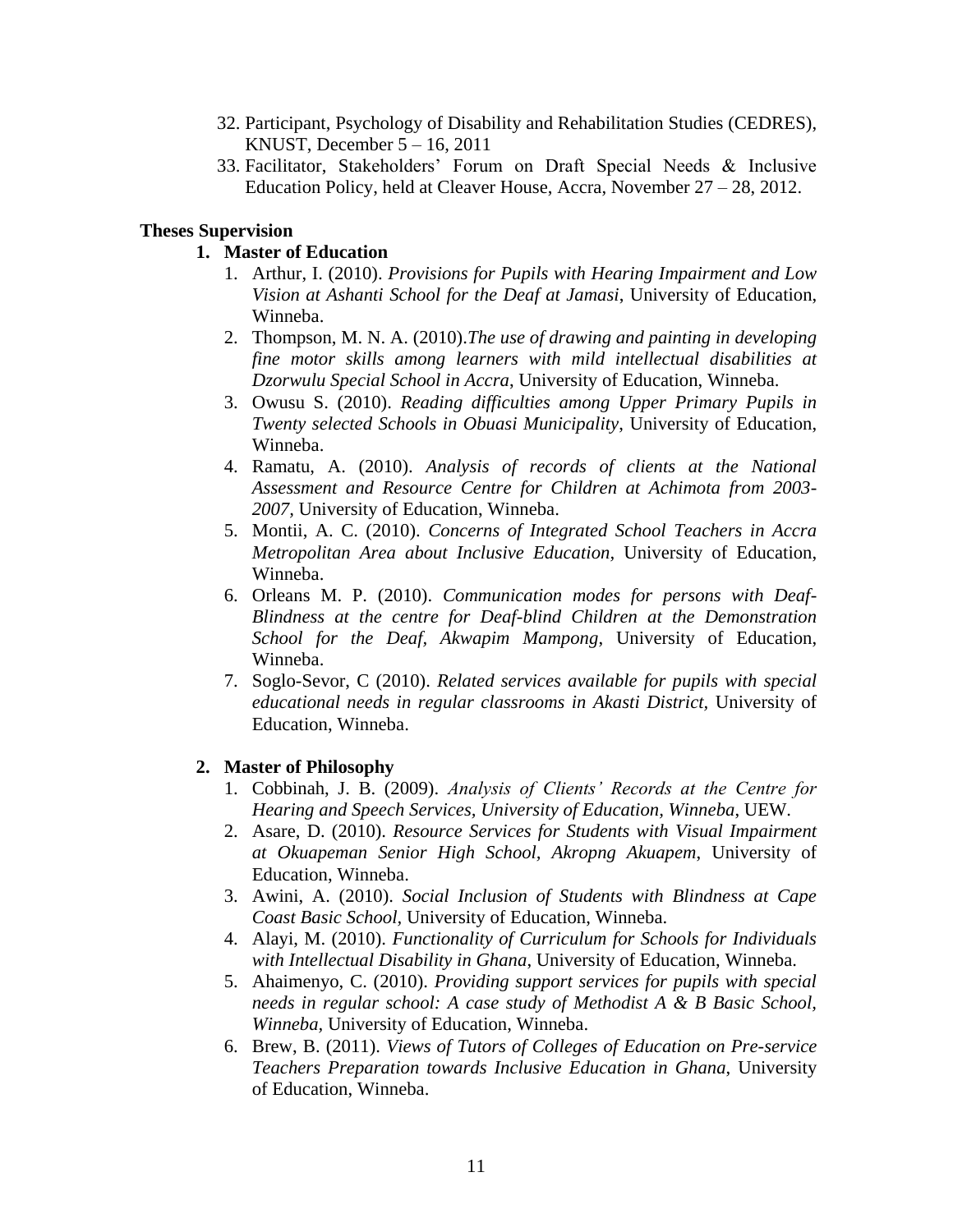7. Ocran, I. J. (2011). *School-Based Assessment and Inclusion of all Learners at Basic Schoo*ls *in Central Region of Ghana*, University of Education, Winneba.

# **3. Master of Science Theses of students from CEDRES/DCH/SMS/KNUST**

- 1. Boakye-Yiadom, H. (2011). *Inclusion of children with special needs in mainstream basic schools in Kwadaso Sub- Metro of Kumasi Metropolis.* Kwame Nkrumah University of Science and Technology, Kumasi.
- **2.** Mireku, O. A. (2011). *Early identification and intervention services for childhood disabilities in Akuapim North District*, Kwame Nkrumah University of Science and Technology, Kumasi

# **4. Co-supervisor of 2 Doctoral students**

- 1. Oppong A. M. (2012). *Performance of Deaf Students of Ashanti School for the Deaf in Standardized Examination*, University of Education, Winneba.
- 2. Asiamah, K. (-). *Evaluation of Inclusive Pilot Schools in Ashanti Region of Ghana*, University of Education, Winneba.

# **Committee Membership of the University of Education, Winneba**

- 1. Publication Board, UEW (2008- 2011)
- 2. Strategic Plan Monitoring Committee, UEW (2010 Date)
- 3. Chairman of Departmental Programme Re-structuring Committee (UEW)
- 4. Chairman of Departmental Graduate Board 2008-2011
- 5. Chairman of Department Graduate Programme Designing Committee (UEW)
- 6. Faculty of Educational Studies Board, UEW
- 7. Hall Fellow for Kwegyir Aggrey Hall, UEW (2008 2011)
- 8. Patron Association of Students with Disabilities at UEW
- 9. Programme Designing Committee of the MSc. Disability, Rehabilitation and Development, Department of Community Health, School of Medical Sciences, KNUST.
- 10. Chairman, Committee for drafting Disability Policy for the University (UEW) -2013

# **G. NATIONAL AWARD**

- 1. 1991 Recipient of Best Tertiary Student in Akwapim North District.
- **2.** 1996 Co-recipient of National Award from UNCEF and GNCC for promoting the welfare of children

# **H. PROFESSIONAL ASSOCIATION**

University Teachers Association of Ghana (UTAG)

# **REFEREES**

1) Prof. Mawutor Avoke Dean, School of Graduate Studies University of Education P. O. Box 25